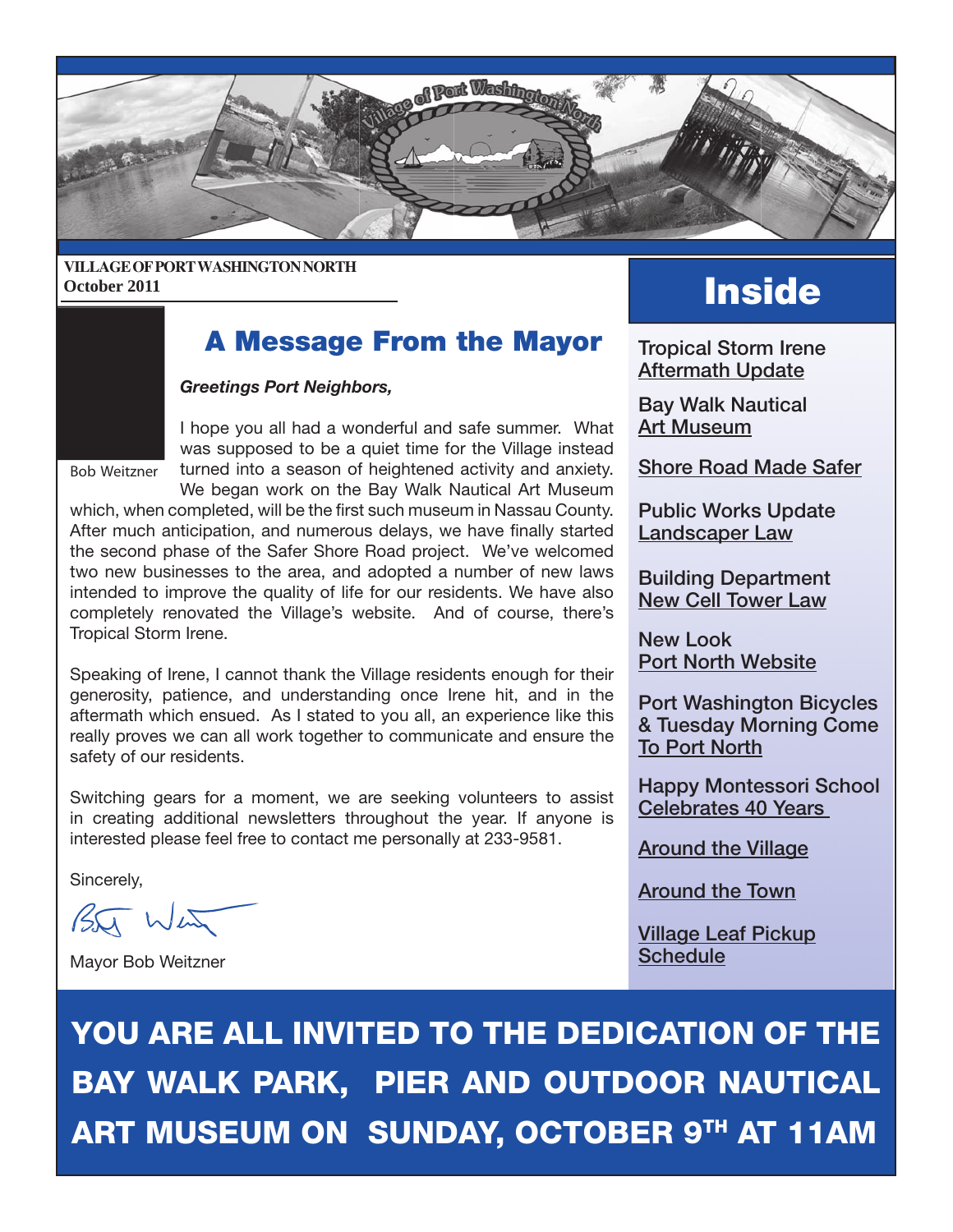# *Tropical Storm Irene Update.*

The Village of Port Washington North was faced with unprecedented challenges regarding the effects of Irene, and what was left after it moved out of our vicinity. Not in recent memory can we recall the mandatory evacuation of Village residents from our community. And while we have certainly had our share of power outages, the Village could only wonder if the LIPA estimates of five to seven days to restore power were realistic. I am pleased to report that most if not all power was in fact restored to our affected residents 6:00pm on the Monday after the storm. That amounts to about 36 hours without power. While that certainly was cause for concern, it was considerably less time out than most of Long Island, and it should be noted that many of our residents didn't lose power at all. Much of this can be attributed to what Port North did way before this storm hit. Though the work of our board and especially Trustee Steve Cohen, we pursued LIPA for years until they agreed two years ago to rewire a number of our power grids, and bury a number of wires connecting us to the main power line. The result was saving many of us from losing power, and making it easier to determine what lines were out since LIPA didn't have to worry about the underground connections. With all the above said, we intend to bring LIPA in once things settle down a bit and ask them to examine the remaining vulnerable zones and determine what can be done to improve the efficiency of the power lines.

*At the height of the storm After the Storm*



Photos by Steven Kaplan

FEMA has recently distributed information on how to apply for disaster assistance if your home or apartment was damaged by the storm. To apply for assistance, go to www.DisasterAssistance.gov, or call 1-800-621-FEMA (3362). Information is also available on the Village's website under Building Department. To prepare for a future emergency, go to www.ready.gov.

### **Did you receive email storm alerts?**

**If not, please visit www.NorthShoreAlert.org and register now to stay informed.**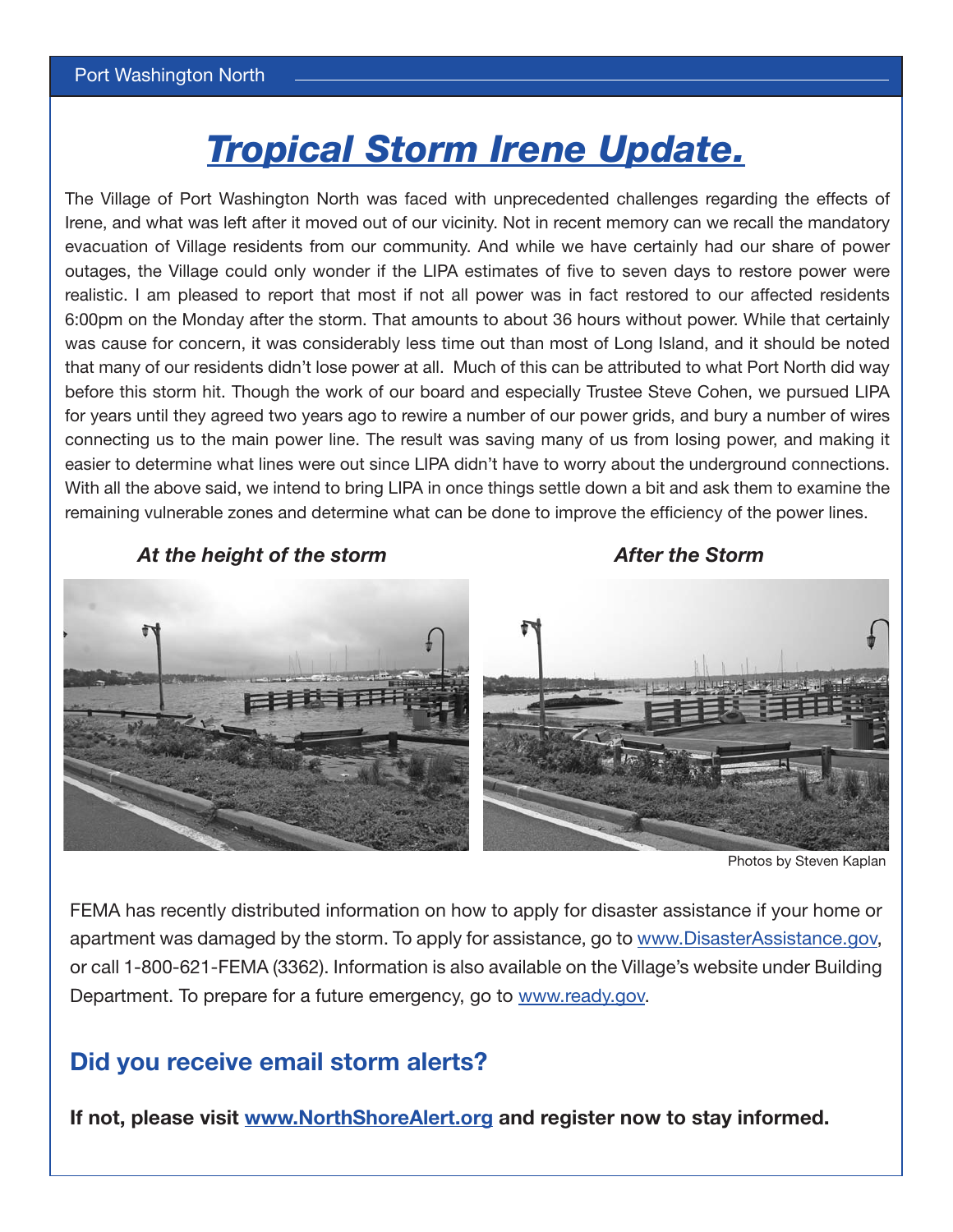### *Bay Walk Park Outdoor Nautical Art Museum Has Arrived*



What started as an afterthought once the Bay Walk Park project commenced has become a reality. What is believed to be the first museum of its kind in Nassau County, local artists contributed their time and expertise to assist the Village and the Town of North Hempstead with creating the Bay Walk Nautical Art Museum. While it is still a work in progress, most of the art is in and interpretive signs for all of the art will soon be installed. Surveillance cameras have also been installed thanks to an intermunicipal agreement between the Village and the Town of North

Hempstead. We invite our Village residents to join the artists, the Nautical Art Committee and stakeholders for a dedication honoring the museum, the new Bay Walk Park, the Port North Pier and our late planning board Chairman Thomas Imperatore on Sunday, October 9<sup>TH</sup> at 11:00am on the Port North Pier.

### *Shore Road Traffic Calming Phase II Project Underway*

The Village of Port Washington North received \$420,000 in grants to improve the safety of Shore Road. Funding received from the State and Nassau County Legislator Wayne Wink will be used to create decorative yet easy to view crosswalks across and along Shore Road from Mill Pond Road to Cow Neck Road. In addition, we will be installing new handicap ramps and countdown signals at all locations. Stop & Shop has agreed to replace their two crosswalks to match the others being constructed. We are sorry for any traffic delays this may cause, but in the end we feel Shore Road will be a safer road not just for Port North, but for the entire Port Washington community.

### *The Pleasant Avenue Project Slated to Begin Spring 2012*

What was once a cut through road for sand miners to get to Shore Road has now become a vibrant residential road within our community. That, along with the Montessori School sitting atop of the road, has called for a change. The \$150,000 member item that was originally secured, and then lost, has been restored by State Senator Jack Martins. We are looking forward to moving ahead with the Pleasant Ave Restoration Project. It will include improving drainage, creating sidewalks and installing guardrails at certain locations, and resurfacing much of the road. We hope to finish the planning this year and have the project out to bid early next year with construction in spring 2012.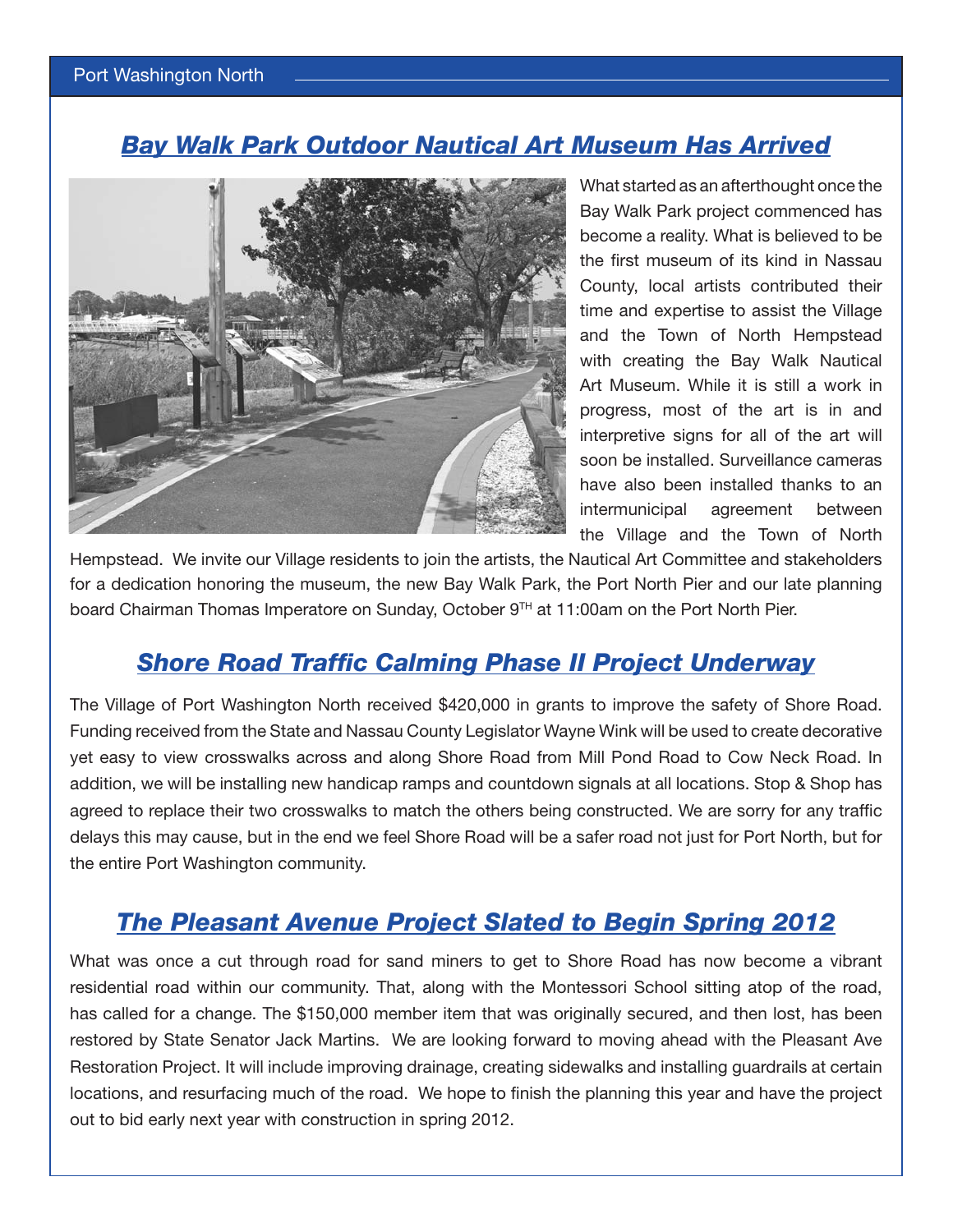**Public Works Update Law and Registrat** 

## **Building Department New Cell**

The Village Board of Trustees passed Local Law 4, of 20132regulating2landscapers who2do2business2in2Port2Washington2North.2The purpose of this2law is2to2make sure each landscaping2company2is2licensed with the Village and to2improve the quality2of life for our residents.22It2will ensure companies are insured, have valid Nassau County2licenses, and are held accountable in2the event2they2do2not2abide2by2the new legislation. The law prohibits landscapers from using power tools on2Saturdays, Sundays, and legal holidays. It2also2reinforces that2all grass2clippings, leaves, and debris2must2be2removed and deposited in2a duly licensed depository. This2law will take effect January 1, 2012. Please do2your best to2inform2your landscaping2company2of the pending2changes. More information is2available on our website.The Village Board of Trustees adopted Local Law 2, of 20132updating2our Telecommunications Towers code, which was last revised in220 3.2Major revisions include:3.22Permits personal wireless2service2facilities (cell towers) to be2exclusively within commercial and industrial zoning2districts in2the Village.2Only special and unique circumstances would alter this.2The applicant2has a2high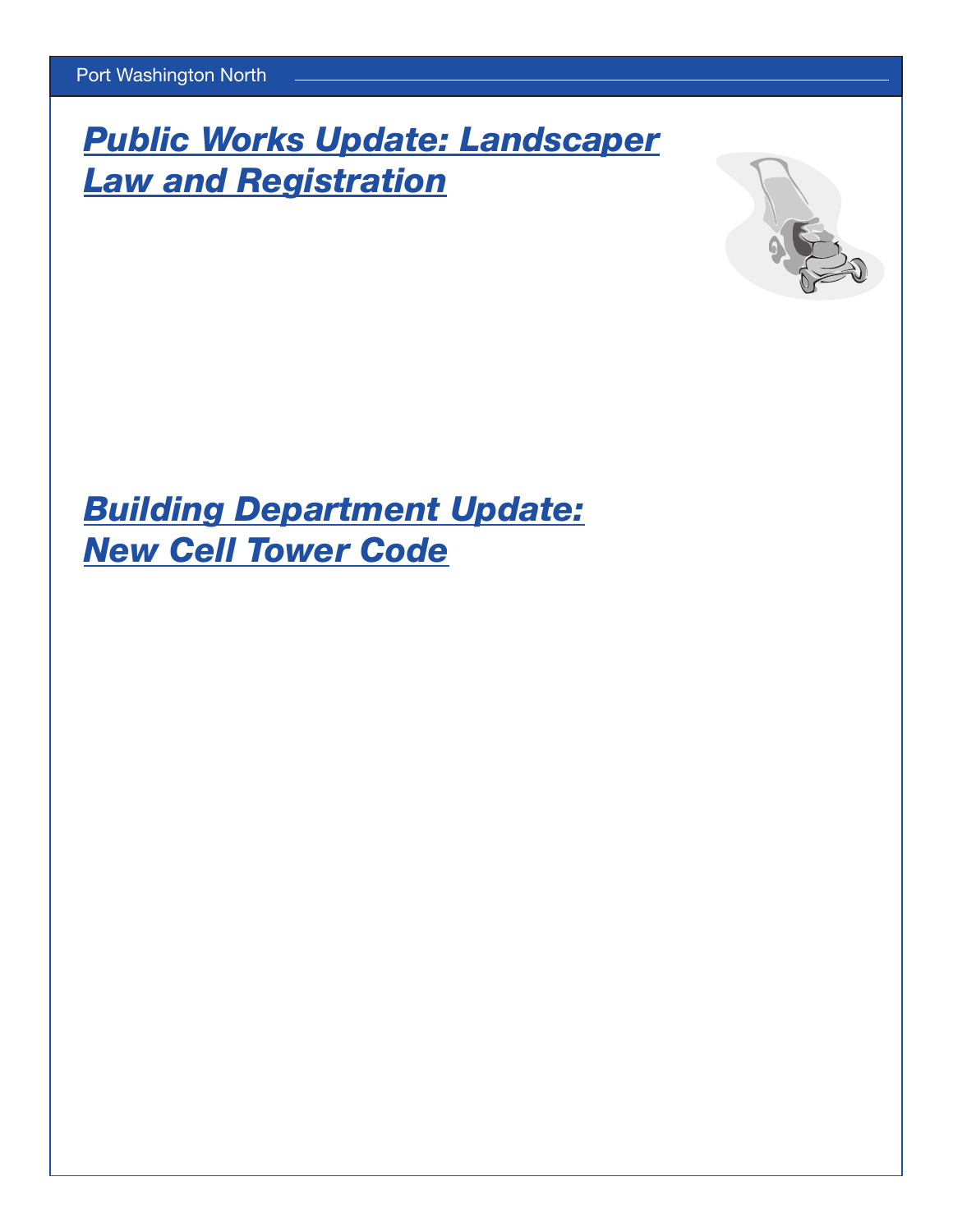## *Village Website Gets a Brand New Look!*

The Village Website (www.portwashingtonnorth.org), which came on line in 2004, was due for an overhaul. The Village Board is pleased to announce the creation of a new and improved Port North Website. It has been completely updated with easy to read pages, easy to find topics through tabs and drop down menus, and a crisp interface. More importantly, it will now be easier to add and update content. We could not have completed this major renovation without the help of our long time Port North Chiropractor and webmaster Ronny Bergman.

Please take a look and share your comments on the new Contact Us link. We are always looking to improve the communication of the Village staff and officials and would appreciate your input.

## *Sample of Home Page from our new website:*

The Village of Port Washington North



#### **HOME**

The Village of Port Washington North was incorporated in 1932. However, the Village, part of the Cow Neck peninsula, dates back to the mid-1600's and is one of the early settlements on Long Island. The creation of the Village of Port Washington North and its land use relationship to the peninsula is directly related to its natural resources.

Examples of this include the grist mills, which were built where there was water to power them and sand mining which occurred where there was sand and a means to transport it away. The process of land use evolving from natural resources must be reflected upon. In the process, history and the progression of land uses must be examined along with the current conditions in order to plan for the future. Simply put, it is necessary to know who we were, so we can decide what we want to become.



Photo by Rachel Weitzner

#### **Next Trustees Meeting**

October Trustees Meeting Tuesday, October 4th at Village Hall

#### **Village News &** Information

- $\blacksquare$  Important FEMA Preparedness and Recovery
- Assistance Information · Planning Board Meeting
- $9/13$ · Waterfront Moratorium Extended
- $= 2011$
- Landscaper/Registration Law
- New Cell Tower Law
- October 2010 Newsletter
- 2011 Leaf Pickup Schedule
- · Port Washington North
- Baywalk Park Update 2011 Street Sweeping Schedule
- · The Picturesque Village of Port Washington North

#### Village of Port **Washington North**

Village Office Stop & Shop Plaza 71 Old Shore Road Port Washington, NY 11050  $(516)883 - 5900(P)$  $(516)883 - 5926$  (F)

M-F 9:00 to 3:00 PM

**Local Weather** Port<br>Washington, NY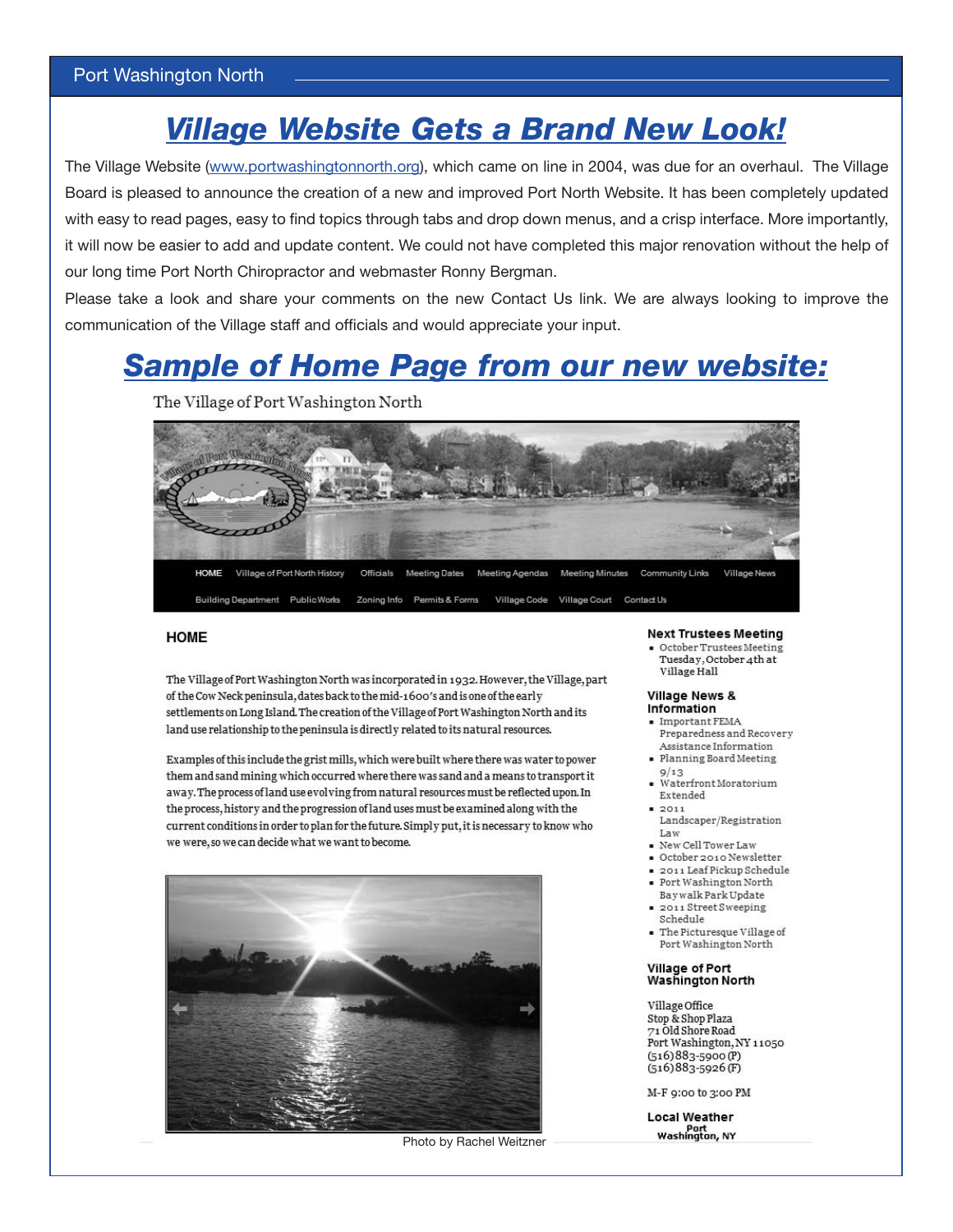#### Port Washington North

### *Port Washington Bicycles Moves to Port North*



We are pleased to announce that Port Washington Bicycles has relocated from Port Washington Blvd. to the Soundview Marketplace next to King Kullen. Owner Ralph, along with John and Mike welcome all to come and pay them a visit. They offer a full line of bicycles and accessories catering from the very young to the professional cyclist. They are also experts at repairs.

### *The Happy Montessori School Celebrates 40 years in Port Washington North*

The Happy Montessori School recently celebrated its 40th year educating and nurturing children in the Port Washington Community, and throughout Long Island. It was founded in 1970 by Mrs. Amrit Sethi to provide quality education for young children. The school immediately developed a reputation for preparing children to succeed socially, emotionally, and academically. Within one year of opening, Mrs. Sethi needed to find larger facilities, and she found a historic old inn overlooking Manhasset Bay on Pleasant Avenue. The lovely old building with a wide front porch, tall windows, and a carriage house had been abandoned and was in a state of advanced disrepair. Mrs. Sethi and her husband restored and renovated the building in 1971 and expanded it in 1997. Each year, Mrs. Sethi is fortunate and proud to see more and more graduates return each year to enroll their own children in the School. A reunion is held on Montessori Day, and it is gratifying to see generations

## *Tuesday Morning Arrives*

Tuesday Morning is a retailer specializing in upscale closeout merchandise, with more than 800 stores across the United States. Their successful concept was founded on a unique philosophy: sell first-quality, famous designer and name-brand merchandise at extraordinarily discounted prices on an event basis. Their 10 major events usually kick off on the first Tuesday of the month. New merchandise shipments are received daily, and customers can return often to find the shelves replenished with new items.



of families returning to remember and celebrate their years at the Happy Montessori School. In honor of the Happy Montessori School and the achievements of Mrs. Sethi, Port North has proclaimed March 17 to be Happy Montessori School Day in Port Washington North. (Yes, it's also St. Patrick's Day, we know!)

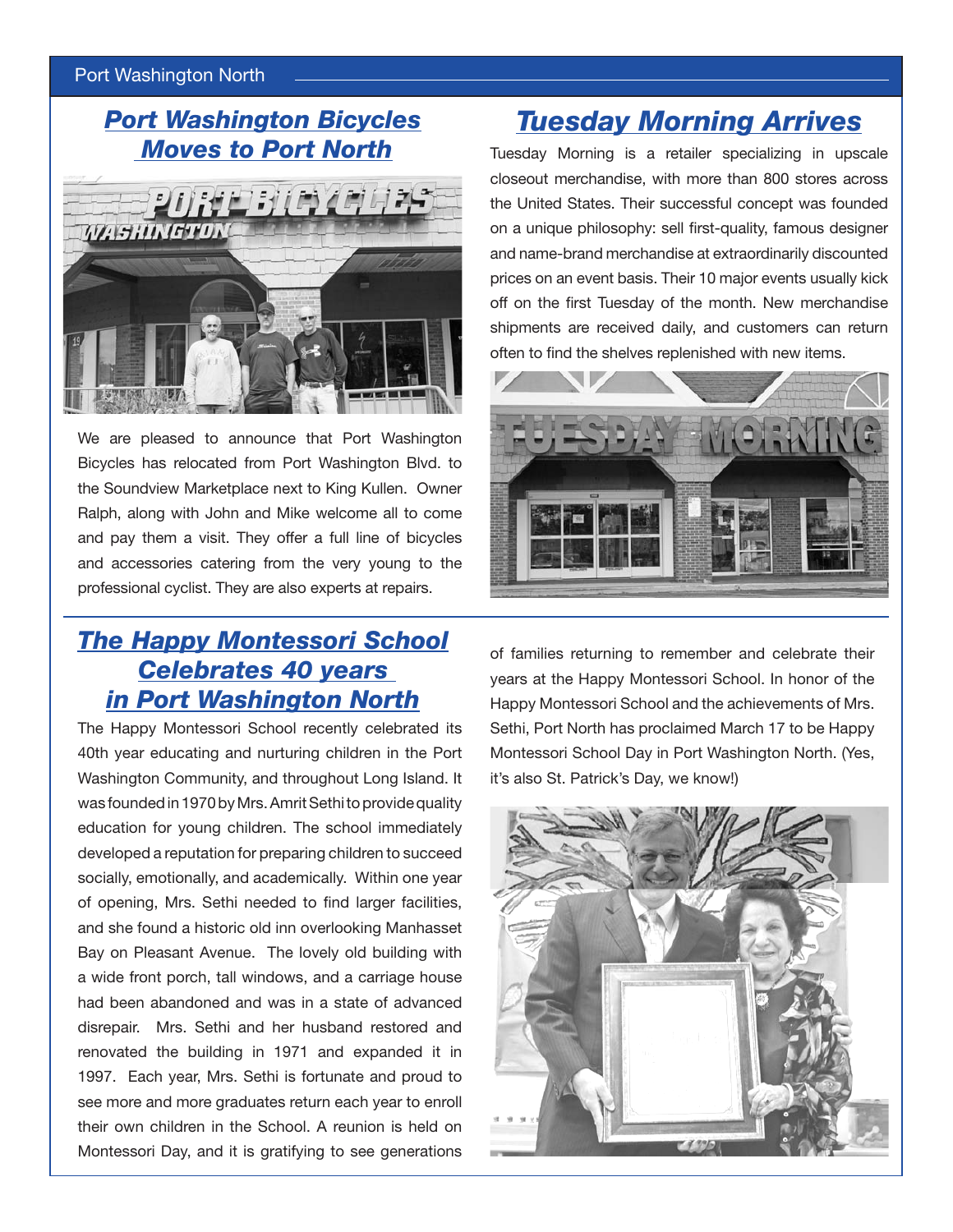## *AROUND THE VILLAGE*

### **Land Swap Update**

The Land Swap -- the sale of the 7-plus acres acquired when Mill Pond Acres was constructed and the purchase of the Thomson/Danaher front lawn and the rear Publisher's Clearinghouse parcel -- has been held up in litigation. We have won the case in the Federal Court and the builder of Mill Pond Acres, Sandy Hollow Associated has appealed. Our attorneys are confident but the process is long. We are involved in discussions in an attempt to bring closure to the case.

### Soundview Marketplace Update

We have been told there are a number of parties interested in bringing back a movie theatre to the shopping center. Let's keep our fingers crossed. In addition, other businesses have arrived such as Tuesday Morning and Port Washington Bicycle. There has also been interest in the old Blockbuster location. We have been working with the management agent to repair potholes and lights throughout the facility, as well as fixing and painting the façade.

## *AROUND THE TOWN*

### Project Independence

The Town of North Hempstead's Project Independence was represented at the recent "Aging In Place In Surburbia" Conference hosted by Hofstra University in August. Town Supervisor Jon Kaiman was a guest speaker and spoke to a standing room only audience about the program, designed to help residents, 60 and older "age in place", in part by helping them access basic services and information on health care, social worker assistance and community care, among other things. Project Independence became a lifeline for many seniors who were asked to evacuate their homes during Tropical Storm Irene; offering free taxi service to any safe location within the Town of North Hempstead. Project Independence also provides free transportation for grocery shopping on Mondays and Wednesdays from 10am till 2pm. Please call 311 for more information about the program or to sign up for services. You may also find them on the web at www.tonhprojectindependence.net

### Town Installs Bus Shelter on Shore Road

 The Town of North Hempstead and the Village worked together to receive and install a new bus shelter along Shore Road across from the Mill Pond. The shelter was donated by the Village of Great Neck Plaza to replace an old county shelter that was damaged and graffiti ridden. A bench was also provided for the comfort of those who use the bus at this location. Many thanks to Great Neck Plaza Mayor Jean Celender for donating the shelter, and Councilman Fred Pollack and the Town for their delivering and installing it. Shortly we will provide power for the light via a solar panel, and give the shelter a fresh coat of paint.



Mayor Bob Weitzner and Town Councilman Fred Pollack reviewing installation of Bus Depot by Town of N.H. Highway Department crew .